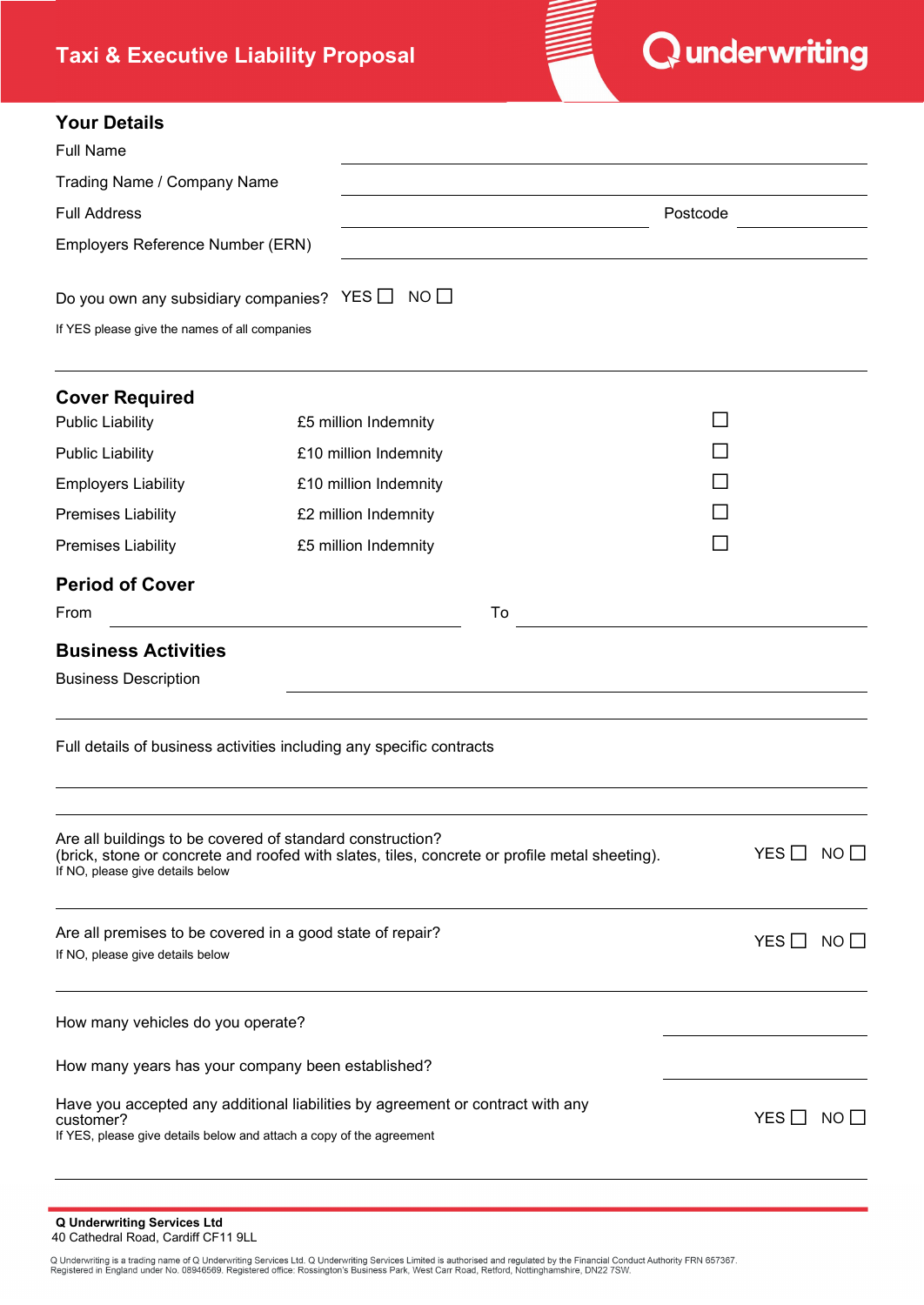

|                                                                                                                                                                                                                                                                                                             | Do you subcontract work to other firms?<br>If YES, please give details of work carried out | YES $\Box$ NO $\Box$          |  |  |
|-------------------------------------------------------------------------------------------------------------------------------------------------------------------------------------------------------------------------------------------------------------------------------------------------------------|--------------------------------------------------------------------------------------------|-------------------------------|--|--|
| Do you ensure they have adequate liability insurance in force with indemnity limits at<br>least as high as yours and that such insurances are maintained in force?                                                                                                                                          | YES $\Box$ NO $\Box$                                                                       |                               |  |  |
|                                                                                                                                                                                                                                                                                                             | <b>General Information</b>                                                                 |                               |  |  |
|                                                                                                                                                                                                                                                                                                             | Have you previously been insured in respect of:                                            |                               |  |  |
| i)                                                                                                                                                                                                                                                                                                          | <b>Public Liability</b>                                                                    | YES $\Box$<br>NO II           |  |  |
| ii)                                                                                                                                                                                                                                                                                                         | <b>Employers Liability</b>                                                                 | YES $\Box$<br>$NO$ $\Box$     |  |  |
|                                                                                                                                                                                                                                                                                                             | Please give details of previous insurer and policy number                                  |                               |  |  |
|                                                                                                                                                                                                                                                                                                             | Please provide full details of any claims in the last 5 years                              |                               |  |  |
|                                                                                                                                                                                                                                                                                                             |                                                                                            |                               |  |  |
|                                                                                                                                                                                                                                                                                                             |                                                                                            |                               |  |  |
|                                                                                                                                                                                                                                                                                                             |                                                                                            |                               |  |  |
|                                                                                                                                                                                                                                                                                                             |                                                                                            |                               |  |  |
|                                                                                                                                                                                                                                                                                                             |                                                                                            |                               |  |  |
|                                                                                                                                                                                                                                                                                                             |                                                                                            |                               |  |  |
| Has any person who will drive ever been refused insurance or had a policy voided or cancelled<br>by an insurer?                                                                                                                                                                                             |                                                                                            | YES $\Box$<br>$NO$ $\Box$     |  |  |
| Have you or any person who will drive been convicted of or cautioned for any criminal offence<br>of any kind or have any prosecution pending e.g. fraud, theft, acts of violence etc?                                                                                                                       |                                                                                            | YES $\Box$<br>$NO$ $\Box$     |  |  |
| Have you or any person who will drive been declared bankrupt, insolvent or been disqualified<br>from being a company director, or been involved in any company within 6 months of it going<br>into receivership or insolvency or been the subject of any County Court Judgement or Sheriff<br>Court Decree? |                                                                                            | YES $\Box$<br>NO <sub>1</sub> |  |  |
|                                                                                                                                                                                                                                                                                                             | Are there any other material facts which may affect the Insurance?                         | YES LI<br>$NO$ $\Box$         |  |  |
| Is there a health & safety policy? (Please attach a copy if applicable)                                                                                                                                                                                                                                     | YES LI<br>NO I I                                                                           |                               |  |  |

If the answer to any of the above questions is 'yes' please provide details below or on a separate sheet if necessary.

**Q Underwriting Services Ltd** 40 Cathedral Road, Cardiff CF11 9LL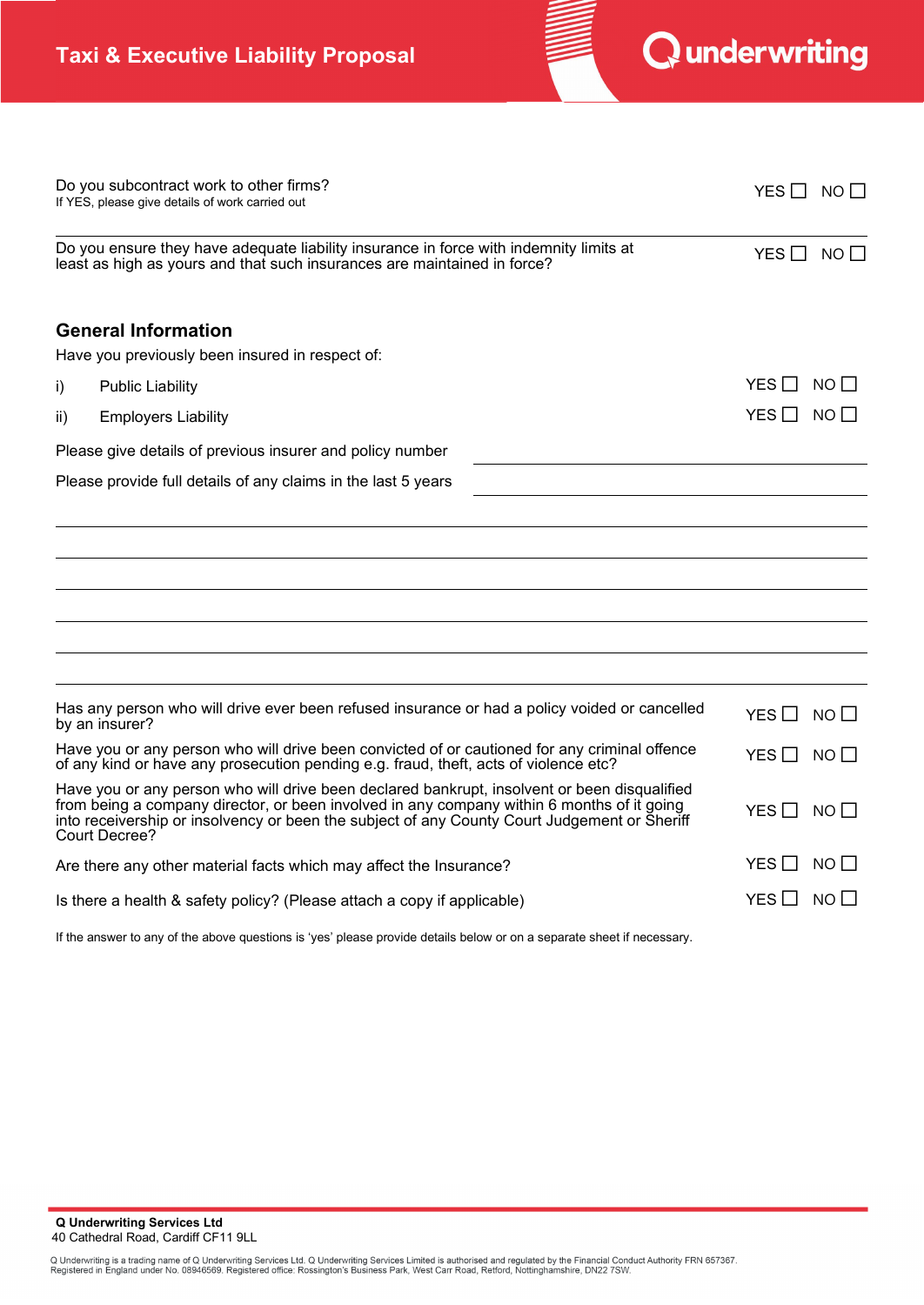## **Material Circumstances**

Please remember that you must make a fair presentation of the risk to us. This means that you must:

- (1) disclose to us every material circumstance which you know or ought to know or, failing that, sufficient information to alert us that we need to make further enquiries; and
- (2) make such disclosure in a reasonably clear and accessible manner; and
- (3) ensure that, in such disclosure, any material representation as to a: (a) matter of fact is substantially correct; and (b) matter of expectation or belief is made in good faith.

A material circumstance is one that is likely to influence an insurer in the acceptance and assessment of the application.

You must also make a fair presentation to us in connection with any variations, e.g. changes you wish to make to your policy. If you fail to make a fair presentation of the risk then this could affect the extent of cover provided or could invalidate your policy, so if you are in any doubt as to whether a circumstance is material then it should be disclosed to us.

Disclosures should be specific and made in areasonably clear and accessible manner. We will not be deemed to have knowledge of any information generally referred to (for example the contents of company websites listed in the risk presentation) or any matter not expressly drawn to our attention.

Each renewal invitation is made on the basis of the information we have at the time it is issued. We may revise or withdraw it if, before the date your renewal takes effect, any event occurs that gives rise to a claim or alters the material circumstances under this insurance, even if we are notified after your renewal date.

A specimen copy of the policy wording is available on request.

You should keep a record (including copies of letters) of all information supplied to us for the purposes of the renewal of this insurance. A copy of the completed application will be supplied on request within a period of three months after its completion.

#### **Choice of Law**

The appropriate law as set out below will apply unless you and the insurer agree otherwise.

- The law applying in that part of the UK, Channel Islands or Isle of Man in which you normally live or (if applicable) the first named policy holder normally lives; or
- 2 In the case of a business, that law applying in that part of the UK, Channel Islands or Isle of Man where it has its principal place of business; or
- 3 Should neither of the above be applicable, the law of England and Wales shall apply.

## **If You Have a Complaint**

We hope that you will be very happy with the service that we provide. However, if for any reason you are unhappy with it, we would like to hear from you. In the first instance, please write to us at Q Underwriting, 40 Cathedral Road, Cardiff CF11 9LL, or telephone us on **029 20 30 10 30**.

Q Underwriting and Aviva are covered by the Financial Ombudsman Service. If you have complained to us and we have been unable to resolve your complaint, you may refer it to this independent body if you are eligible to do so (see **h[ttp://www.financial](http://www.%EF%AC%81nancial-)- ombudsman.org.uk** for further details). Following the complaints procedure does not affect your right to take legal action.

# **Data Protection – Privacy Notice**

#### **Personal Information**

We collect and use personal information about you so that we can provide you with a policy that suits your insurance needs. This notice explains the most important aspects of how we use your information but you can get more information about the terms we use and view our full privacy policy at **[www.aviva.co.uk/privacypolicy](http://www.aviva.co.uk/privacypolicy)** or request a copy by writing to us at **Aviva, Freepost, Mailing Exclusion Team, Unit 5, Wanlip Road Ind Est, Syston, Leicester LE7 1PD.**

The data controller responsible for this personal information is Aviva Insurance Limited as the insurer of the product. Additional controllers include Q Underwriting, who are responsible for the sale and distribution of the product, and any applicable insurers, reinsurers or brokers we use.

#### **Personal information we collect and how we use it**

We will use personal information collected from you and obtained from other sources:

- to provide you with insurance: we need this to decide if we can offer insurance to you and if so on what terms and also to administer your policy, handle any claims and manage any renewal,
- to support legitimate interests that we have as a business. We need this to:
	- manage arrangements we have with our insurers, reinsurers and brokers we use, and for the detection and prevention of fraud,
	- o help us better understand our customers and improve our customer engagement. This includes profiling and customer analytics which allows us to make certain predictions and assumptions about your interests, make correlations about our customers to improve our products and to suggest other products which may be relevant or of interest to customers,
- to meet any applicable legal or regulatory obligations: we need this to meet compliance requirements with our regulators (e.g. Financial Conduct Authority), to comply with law enforcement and to manage legal claims, and
- to carry out other activities that are in the public interest: for example we may need to use personal information to carry out anti-money laundering checks.

We may also use personal information about other people, for example family members you wish to insure on a policy. If you are providing information about another person we expect you to ensure that they know you are doing so. You might find it helpful to show them this privacy notice.

The personal information we collect and use will include name, address and date of birth, financial information and details of your business, property and vehicle(s). If a claim is made we will also collect personal information about the claim from you and any relevant third parties. We may also need to ask for details relating to the health or any unspent offences or criminal convictions of you or somebody else covered under your policy. We recognise that information about health and offences or criminal convictions is particularly sensitive information. We'll ensure that we only use that information where we need to for our insurance purposes (including assessing the terms of your insurance contract, dealing with changes to your policy and/or dealing with claims.

There may be times when we need consent to use personal information for a specific reason. If this happens we will make this clear to you at the time. If you give us consent to using personal information, you are free to withdraw this at any time by contacting us – refer to the "Contacting us" details below. Please note that if consent to use this information is withdrawn we will not be able to continue to process the information you gave us for this/these purposes(s). This would not affect our use of the information where consent is not required.

Of course, you don't have to provide us with any personal information, but if you don't provide the information we need we may not be able to proceed with your application or any claim you make.

Some of the information we use as part of this application may be provided to us by a third party. This may include information already held about you and your business, property and vehicle(s) within the Aviva group, including details from previous quotes and claims, information we obtain from publicly available records, our trusted third parties and from industry databases, including fraud prevention agencies and databases.

**Q Underwriting Services Ltd** 40 Cathedral Road, Cardiff CF11 9LL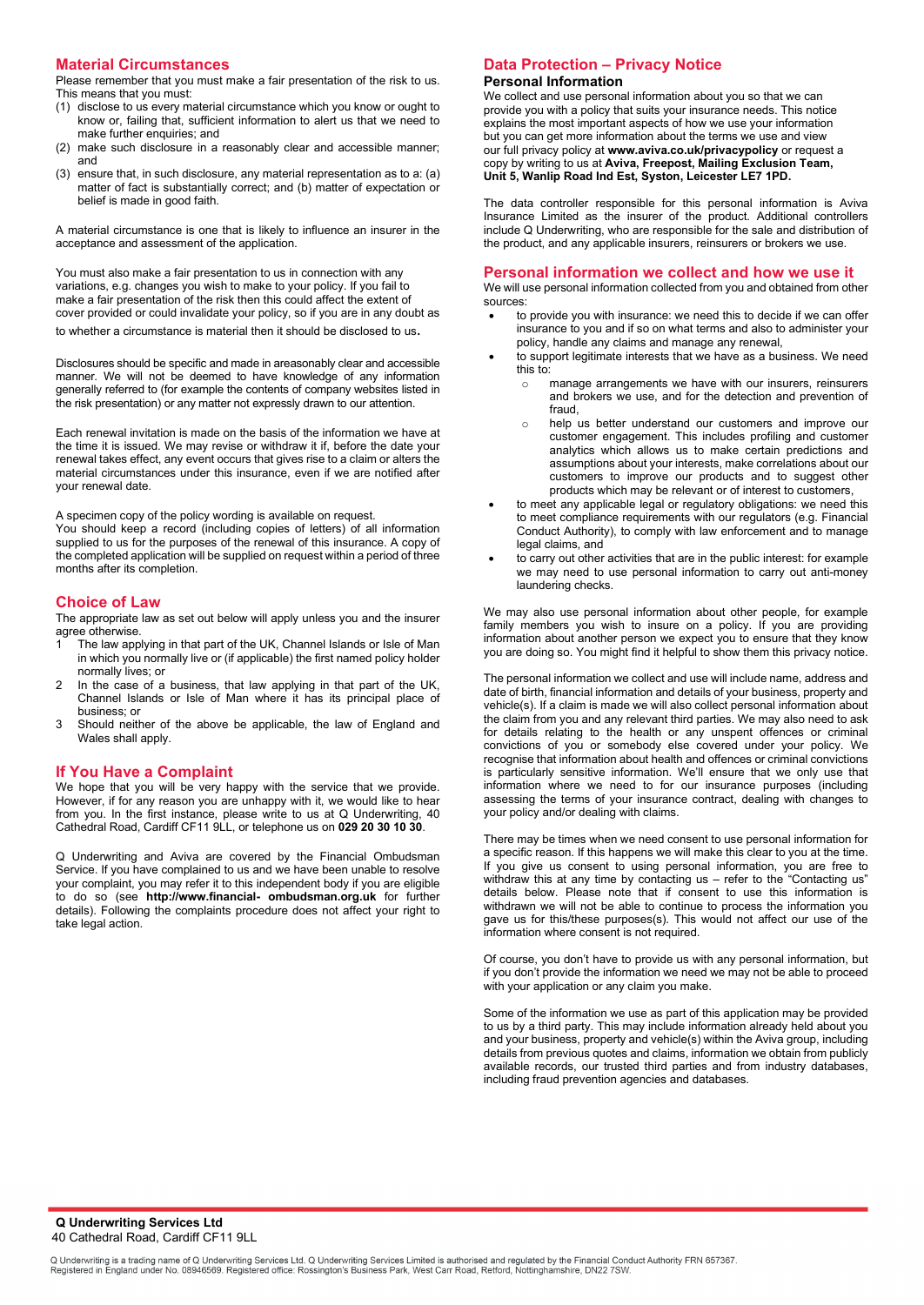# **Databases we use for Underwriting and Fraud Prevention and Detection purposes**

We may use your information to allow us to detect and prevent fraudulent applications and claims. For details relating to information held about you on the Claims Underwriting and Exchange Register and Motor Insurance Anti-Fraud and Theft Register please visit [www.insurancedatabases.co.uk.](http://www.insurancedatabases.co.uk/)

For details relating to information held about you by the Driver and Vehicle Licensing Agency (DVLA) please visit [www.dvla.gov.uk](http://www.dvla.gov.uk/)

# **How your data is used and shared by Insurers and Databases in relation to motor insurance**

The data you provide will be used by us and shared with other

- insurers as well as certain statutory and other authorised bodies for: • Insurance underwriting purposes i.e. to examine the potential risk in relation to your (and/or a third party's) prospective policy so that we can:
- Consider whether to accept the relevant risk,
- Make decisions about the provision and administration of insurance and related services for you (and members of your household),
- Validate your (or any person or property likely to be involved in the policy or claim) claims history (at any time including upon application for insurance, in the event of an accident or a claim, or at a time of renewal).
- Management Information purposes. To analyse insurance and other markets for the purposes of:<br>  $\circ$  Portfolio assessment,
	- Portfolio assessment,<br>○ Risk assessment.
	-
	- o Risk assessment,<br>o Performance repo
	- o Performance reporting,<br>
	o Management reporting. Management reporting.
- Anti-fraud purposes.
	- To detect and prevent fraudulent claims and/or activities by:
	- o Sharing information about you with other organisations and public bodies including the police,
	- o Tracing debtors or beneficiaries, recovering debt, managing your accounts and/or insurance policies,
	- o Undertaking fraud searches. Insurers pass information to fraud prevention agencies and databases including the Claims Underwriting and Exchange Register and where appropriate the Motor Insurance anti-Fraud and Theft Register by Motor Insurers' Bureau (MIB). This helps insurers check information and prevent fraudulent claims. When we deal with your request for insurance we may search these registers.
- Compliance with legal obligations and responsibilities.
	- Claims management In the event of a claim we may need to disclose information with any other party involved in that claim such as third parties involved in the incident, their insurer, solicitor or representative and medical teams, the police or other investigators. We also may have to investigate your claims and conviction history.
	- o Complaints management If you make a complaint about the service we have provided, we may be obliged to forward details about your complaints, including your personal information, to the relevant ombudsman.
	- o Information about your insurance policy will be added to the Motor Insurance Database (MID) managed by the Motor Insurers' Bureau (MIB). MID and the data stored on it may be used by certain statutory and/or authorised bodies including the police, the DVLA, the DVLNI, the Insurance Fraud Bureau and other bodies permitted by law. This information may be used for purposes permitted by law, which include but are not limited to:
		- Electronic Licensing
		- Continuous insurance enforcement
		- Law enforcement (prevention, detection, apprehension and/or prosecution of offenders)
		- The provision of government services and/or other services aimed at reducing the level and incidence of uninsured driving.

If you are involved in a road traffic accident (either in the UK, the European Economic Area or certain other territories), insurers and/or the MIB may search the MID to obtain relevant information.

Persons (including his or her appointed representative) pursuing a claim in respect of a road traffic accident (including citizens of other countries) may also obtain relevant information which is held on the MID. It is vital that the MID holds your current registration number. If it is incorrectly shown on the MID you are at risk of having your vehicle seized by the police.

You can check that your current registration number details are shown on the MID at **[www.askmid.com](http://www.askmid.com/)**.

#### **How your data will be processed**

- Information which is supplied to fraud prevention agencies and databases such as MIB and MID can include details such as your name, address and date of birth together with details of any injury arising from a claim.
- Your data may be supplied to databases in order to facilitate automatic no claim discount validation checks.
- Your data may be transferred to any country, including countries outside of the European Economic Area, for any of the purposes mentioned above.
- Under your policy you must tell us about any incident (such as nan accident or theft) which may or may not give rise to a claim. When you tell us about an incident, we will pass information relating to it to the fraud prevention agencies and databases such as MIB.

You can ask for more information about this. If you require such information, please contact Aviva Insurance Limited.

#### **How we use your data - Driving Licence Number**

Insurance underwriting purposes i.e. to examine the potential risk in relation to your (and/or a third party's) prospective policy so that we can:

- Provide your (or any person included on the proposal) Driving Licence Number (DLN) to the DVLA to confirm your (or the relevant person included on the proposal) licence status, entitlement and relevant restriction information and endorsement/conviction data. Searches may be carried out prior to the date of the insurance policy and at any point throughout the duration of your insurance policy including at the mid-term adjustment and renewal stage. A search of the DLN with the DVLA should not show a footprint against your (or another relevant person included on the proposal) driving licence.
- Searches may be carried out at point of quote and, if an insurance policy is incepted, at renewal stage.

Please note that if you give us false or inaccurate information it may invalidate your insurance policy/prospective insurance policy or it could affect the amount we pay to settle any claims you make under the policy.

#### **Credit Reference Agency Searches**

To ensure the Insurer has the necessary facts to assess your insurance risk, verify your identity, help prevent fraud and provide you with our best premium and payment options, the Insurer may need to obtain information relating to you at quotation, renewal and in certain circumstances where policy amendments are requested. The Insurer or their agents may undertake checks against publicly available information (such as electoral roll, county court judgments, bankruptcy orders or repossession(s)). Similar checks may be made when assessing claims.

The identity of our Credit Reference Agency and the ways in which they use and share personal information,are explained in more detail at **[www.transunion.co.uk/crain.](http://www.transunion.co.uk/crain) .**

**Q Underwriting Services Ltd** 40 Cathedral Road, Cardiff CF11 9LL